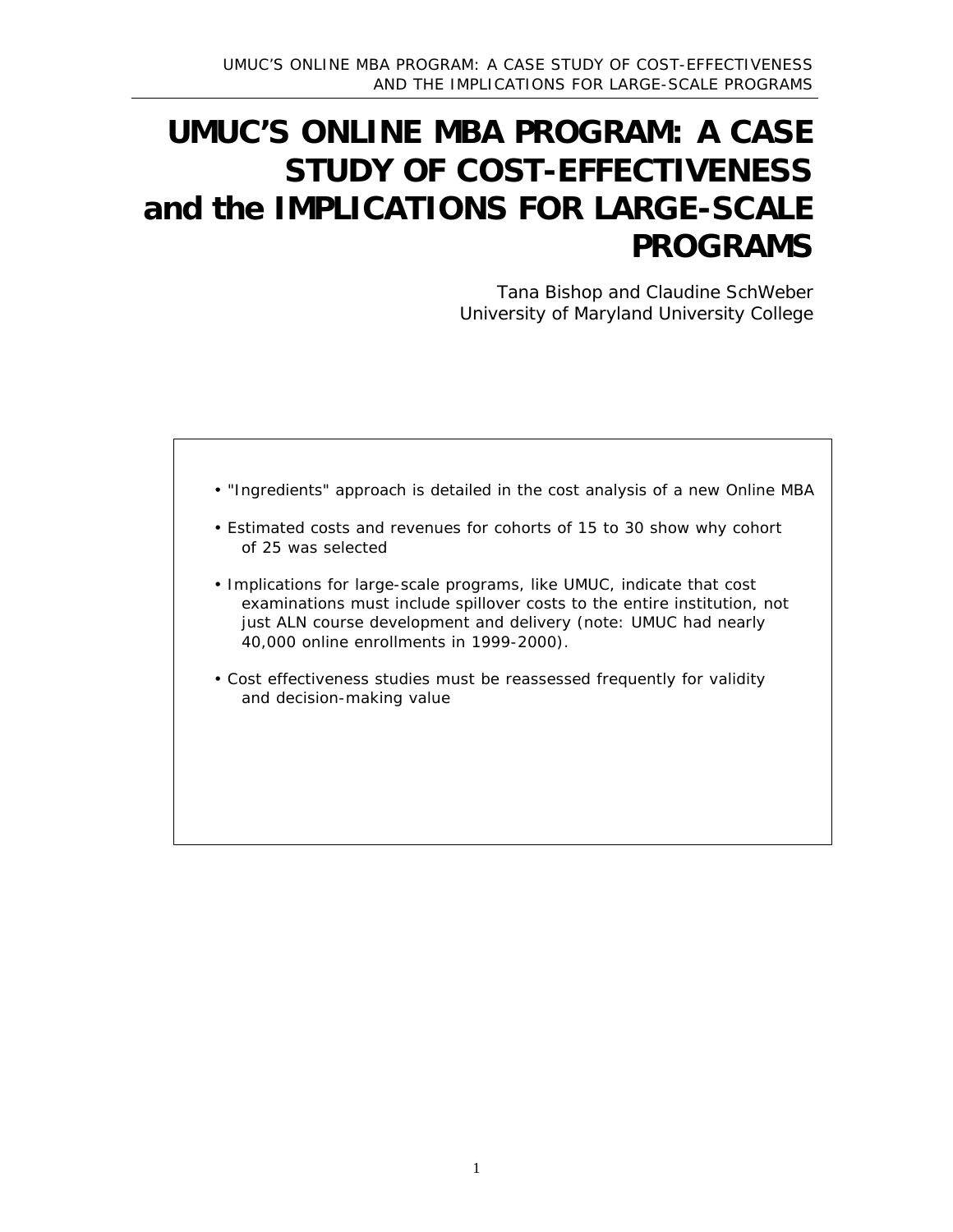### **I. INTRODUCTION**

#### **A. UMUC and the Graduate School**

University of Maryland University College has a 53-year history of serving adult, part-time students. This non-traditional student population has provided the university with the unique opportunity to explore a variety of course delivery methods. As a result, UMUC has offered undergraduate courses for many years through such alternative delivery modes as voice mail, interactive television, and interactive video networks.

In 1996, the Graduate School offered its first asynchronous learning course. That initial foray into ALN graduate-level courses began with a cohort of 19 American students who worked for the Department of Defense and resided in Okinawa, Japan. The Graduate School viewed the development and delivery of a completely computer-conferenced course as a unique opportunity and agreed to pilot one ALN course in the Information Technology Studies department. Since that modest entrance into the world of ALN, the Graduate School has added a wide range of courses and programs to its distance education inventory.

The Graduate School currently offers 12 complete degree programs with 19 specialty tracks asynchronously online. Of those degree programs, two were designed originally for ALN delivery: the Master of Distance Education and the MBA. The other nine degree programs in the Graduate School were offered first in the traditional classroom format and were converted later to online delivery.

#### **B. Master of Business Administration Program**

The features of, and the demand for, the online MBA are appropriate for this particular cost study. Since its availability in the fall of 1999, the demand for this fully online program has exceeded the enrollment projections for each term. The online MBA program is an innovative, competency-based program that blends theory with practice. This is a cohort program consisting of groups of 25 students who progress through the program in a two-year period. The MBA degree program is 42-credit hours consisting of seven seminars of six credits each. As with other Graduate School course offerings, the target audience is midcareer professionals who continue working while pursuing advanced education.

### **II. BACKGROUND**

#### **A. History of Asynchronous Learning at UMUC**

UMUC offered undergraduate courses through alternative delivery modes for many years prior to 1996. These voice mail, interactive television, and interactive video network courses were housed in the university's Open Learning unit and delivered only for undergraduates. Since 1996 when the Graduate School first entered the ALN environment, online offerings have grown exponentially at both the graduate and undergraduate levels. In 1999-2000, for example, the university offered over 1200 undergraduate and graduate sections online from the Maryland campus. During that year, UMUC's Graduate School offered more than 90 different graduate ALN courses. In spring 1996, ALN enrollments represented only 2% of the total graduate enrollments; by spring 2000, the number rose to almost 40%.

#### **B. Enrollment in Asynchronous Graduate-Level Courses**

Growth in graduate online enrollment has been phenomenal in the four years following the first ALN course offering in 1996 (see **Table 1**). Between 1998 and 2000, graduate online enrollments grew from about 1300 enrollments to more than 6300. Initially, most of the enrollments were within region (77%). Students in Maryland and the metropolitan Washington, D.C. area represented the majority of UMUC Graduate School enrollments in online courses.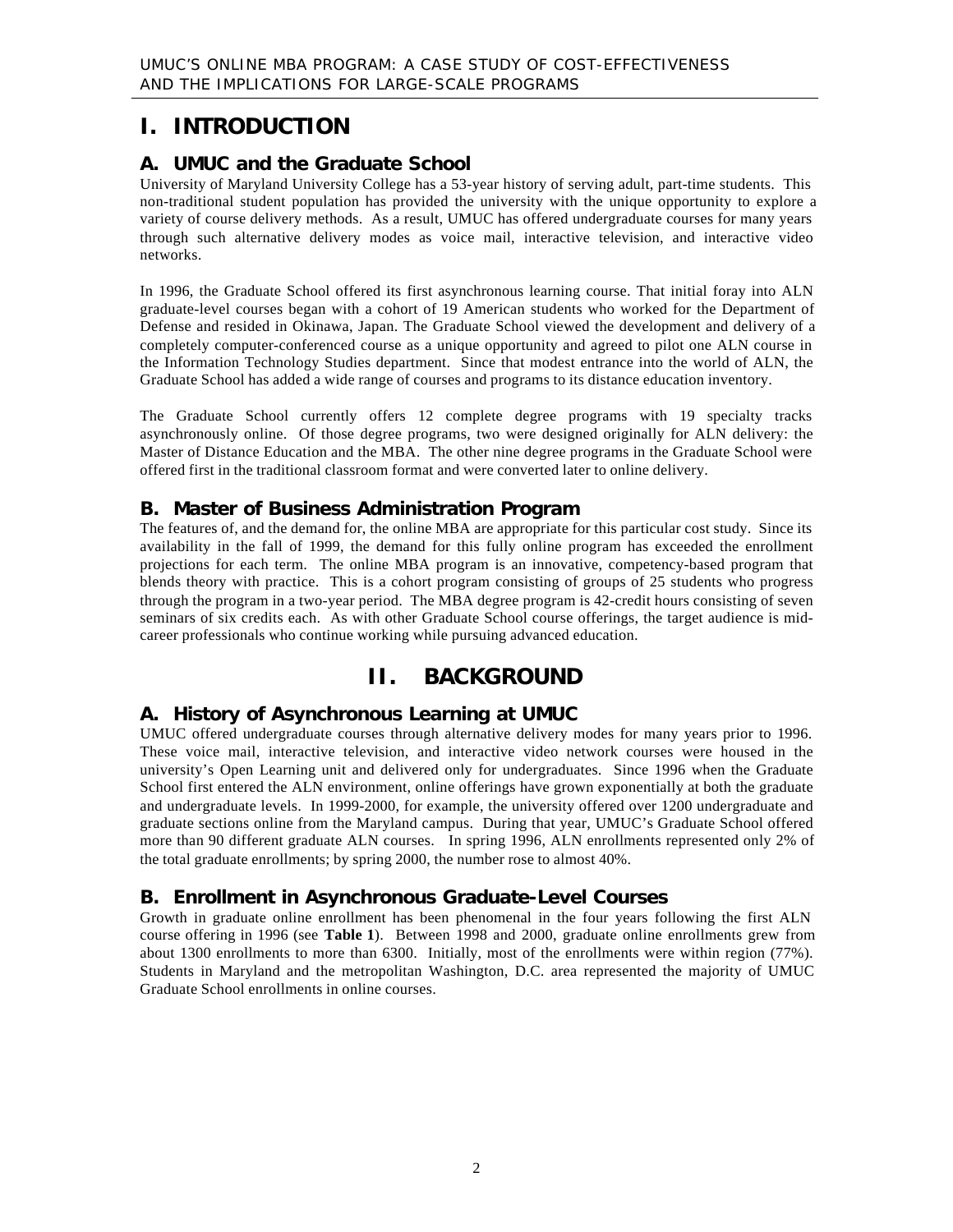

Currently, Maryland residents comprise about 60% of the Graduate School's online population. As **Table 2** shows, the proportion of non-resident student enrollment has increased substantially since UMUC first began offering ALN programs. The reach and range of student enrollment now spans the globe and includes students residing in such areas as the Middle East, Asia, and Russia. Online enrollments are expected to increase to over 60% of total Graduate School enrollments in academic year 2001, with the new growth anticipated in out-of-region students.



**Table 2**

### **III. THE ONLINE MBA CASE STUDY**

#### **A. Purpose**

Faculty and student support for the MBA, in both traditional classroom and online modes, existed before the introduction of this program. Competition among MBA programs throughout the metropolitan area, as well as within the University System of Maryland, deterred UMUC from entering the market earlier. The ALN delivery model provided UMUC with the perfect opportunity to enter the MBA marketplace and, at the same time, addressed the growing demand of working adults for graduate educational opportunities offered without the constraints of time and place.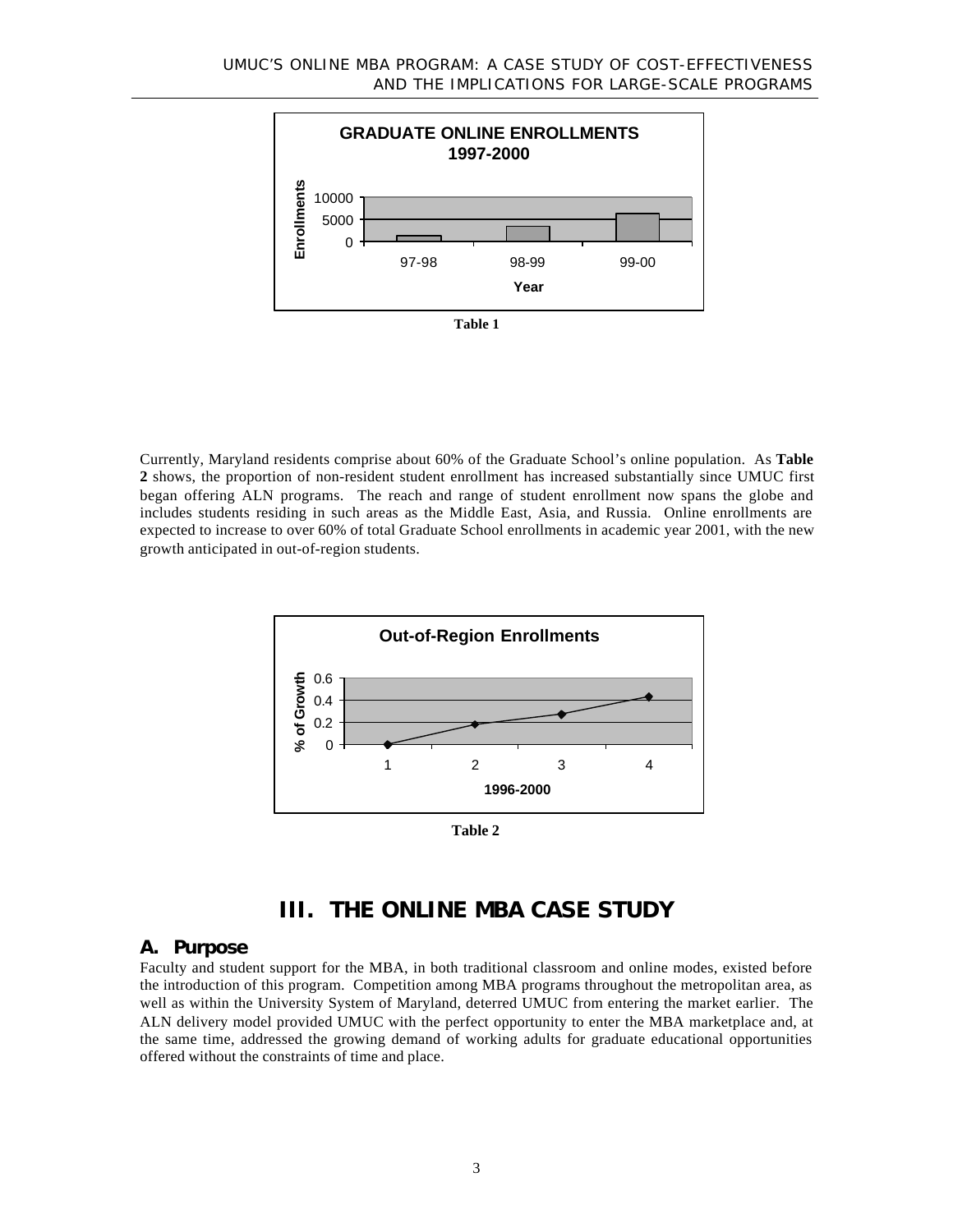#### **B. Cost-Effectiveness Objective**

Following the determination of sufficient market demand for this new product, the Graduate School developed a formal program proposal. The proposal included a cost analysis to project the fiscal viability of the program, as required by the university administration. UMUC typically applies a return on investment approach prior to developing new programs. This cost approach evaluates the educational product based on its profitability, both internally and externally. From an institutional management perspective, the university focuses primarily on whether or not the investment ultimately will increase UMUC's profitability, or revenue. An underlying assumption is that new university programs also support the economy of the state and beyond by evaluating ". . .education as an investment which increases earnings" (Barrios & Davis, 1980). That is, the increased earnings potential of MBA graduates would contribute to the state's economy.

With this focus on return on investment, the MBA proposal included an analysis of cost recovery over a five-year period. The analysis projected a net loss in Year 1 with a modest net profit gain beginning in Year 2. The projection showed a continued increase in the net profit margin over the remaining three years. (The anticipated return on investment is depicted in **Table 3**.)



**Table 3**

This quick return on investment largely rested on the two key assumptions: 1) that a large market for an online MBA existed; and 2) that UMUC would utilize a number of internal resources to maximize costeffectiveness.

In 1998, the Graduate School's marketing department fielded hundreds of inquiries from prospective students worldwide who sought information about both traditional classroom-based and online MBA programs. That same year, UMUC commissioned a market research company to survey specific product demand. Respondents to that survey overwhelmingly selected the MBA as their preferred graduate business degree program. Those data supported both the state and national growth trends reported by the Council of Graduate Schools. Although a number of sister institutions in the University System of Maryland offer MBA programs, UMUC viewed its offering as unique. Specifically, this MBA program would address market demand worldwide by providing a completely *online degree* designed especially for working adults seeking part-time study. UMUC's Graduate School viewed the online MBA program as a way to broaden access to graduate education.

UMUC's innovative MBA also offered an opportunity to update the Graduate School's inventory and reallocate faculty resources. Those factors were important considerations since some programs had declining enrollment. The introduction of the MBA provided a cost-effective model that could meet program demand and, at the same time, offer new intellectual challenges to the graduate faculty. The intended result was a refreshed program inventory with an increased revenue stream.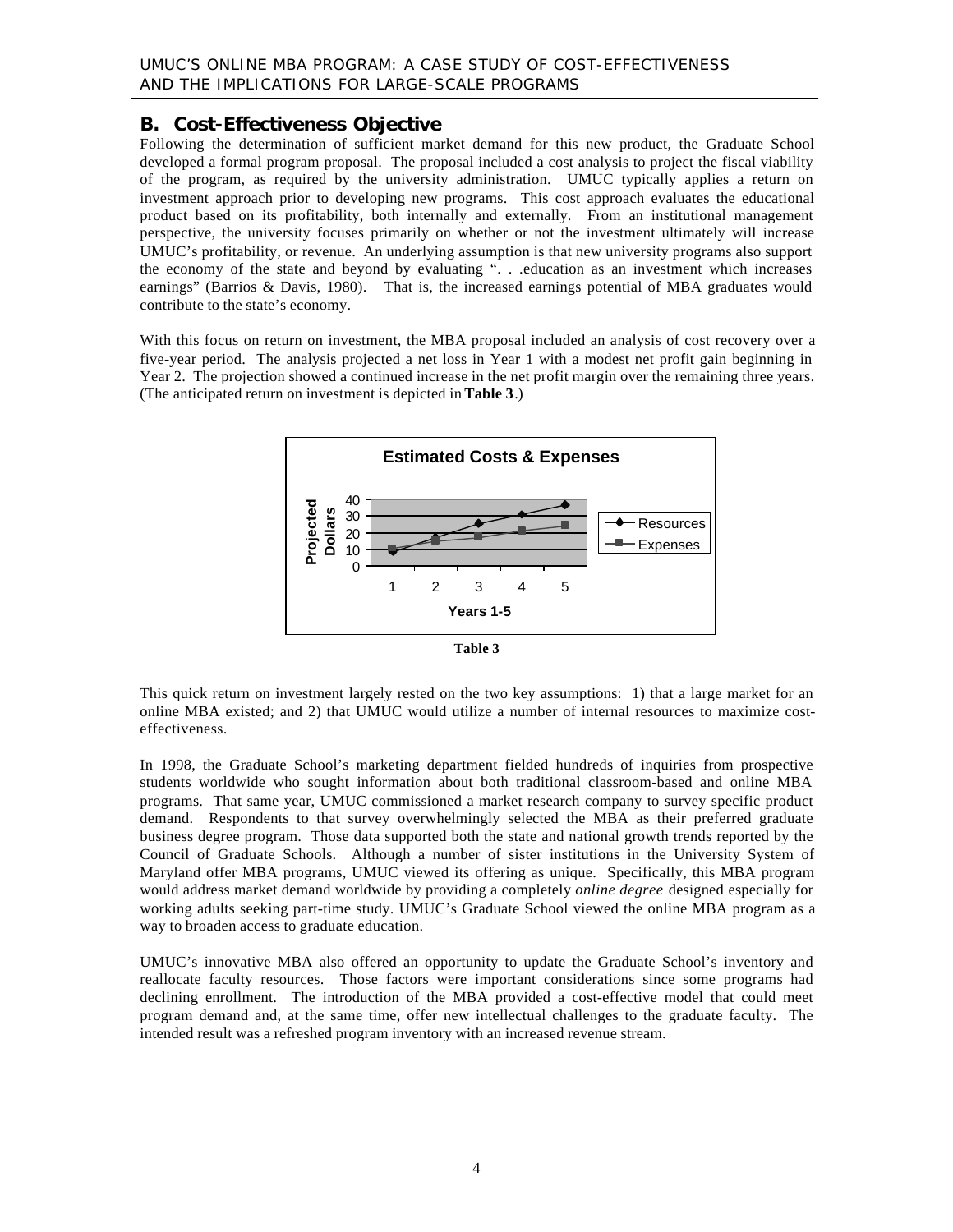## **III. METHOD**

#### **A. Cost Analysis**

According to Woodhall, "cost-effectiveness is a technique for measuring the relationship between the total inputs, or costs, of a project or activity, and its outputs or objectives" (1995:348). Typically, there are two approaches to this analysis. One way is to compare "alternative ways of achieving the same objective" while the other is to compare two or more products to determine "... which achieves the highest level of output or results" (Woodhall, 1995:348). UMUC's Graduate School applied the former method by using the "ingredients" approach.

The first step in the process was to identify what the costs would be for developing and delivering the entire 24-month program to one cohort. The estimates are calculated based on alternative cohort sizes of 15, 20, 25, and 30. A presentation of these data allows decision-makers the opportunity to examine the array of alternatives and determine an appropriate course of action. **Table 4** below details the cost inputs associated with the program development and course delivery, based on varying class size. The inputs detailed in the table represent the "ingredients" approach to cost analysis that Levin (1983) introduced. This framework is applied widely in cost studies and includes the itemization and calculation of all the resources (ingredients) and associated costs of a project or program.

#### **Estimated Program Costs & Revenues of Delivering a Cohort Online MBA Program**

| <b>Cost Per Cohort</b>      | $Cohort = 15$ | $Cohort = 20$ | $Cohort = 25$ | $\text{Cohort} = 30$ |
|-----------------------------|---------------|---------------|---------------|----------------------|
| Faculty salary*             | 105,000<br>\$ | \$105,000     | \$105,000     | \$105,000            |
| Faculty training            | 1,500         | 1,500         | 1,500         | 1,500                |
| Online teaching stipend     | 3,900         | 3,900         | 3,900         | 3,900                |
| Course development          | 35,000        | 35,000        | 35,000        | 35,000               |
| Instructional designer      | 4,000         | 4,000         | 4,000         | 4,000                |
| Course evaluation           | 200           | 200           | 200           | 200                  |
| Peer review                 | 3,500         | 3,500         | 3,500         | 3,500                |
| Electronic library costs    | 2,145         | 2,145         | 2,145         | 2,145                |
| Program coordinator **      | 40,000        | 40,000        | 40,000        | 40,000               |
| Online student services     | 5,850         | 7,800         | 9,750         | 11,700               |
| Web administration          | 7,000         | 7,000         | 7,000         | 7,000                |
| IT help desk support        | 19,995        | 26,660        | 33,325        | 39,990               |
| Marketing                   | 50,000        | 50,000        | 50,000        | 50,000               |
| Subtotal                    | 278,090       | 287,420       | 296,750       | 306,080              |
| Administrative overhead     | 27,809        | 28,742        | 29,675        | 30,608               |
| <b>Total Cost</b>           | 305,899       | 316,162       | 326,425       | 336,688              |
| <b>Projected Revenue***</b> | 283,500       | 378,000       | 472,500       | 567,000              |

(22-month program)

\*Assumes program director salary, benefits and percentage of time allocated to a single cohort for life of program (22 months). Also includes part-time faculty salaries.

\*\*Assumes program coordinator salary, benefits, and percentage of time allocated to a single cohort for life of program (22 months).

\*\*\*Projected revenue is based on the number of students in the cohort times the tuition rate.

#### **Table 4**

Numerous inputs are considered in the Graduate School cost model, as illustrated above. The resource requirements for new program offerings are estimated from a variety of data sources. Faculty and staff salary calculations are straightforward and derived from the workload projections. In **Table 4** above, faculty and staff salaries represent the portion of time that will be dedicated to a single cohort (over the life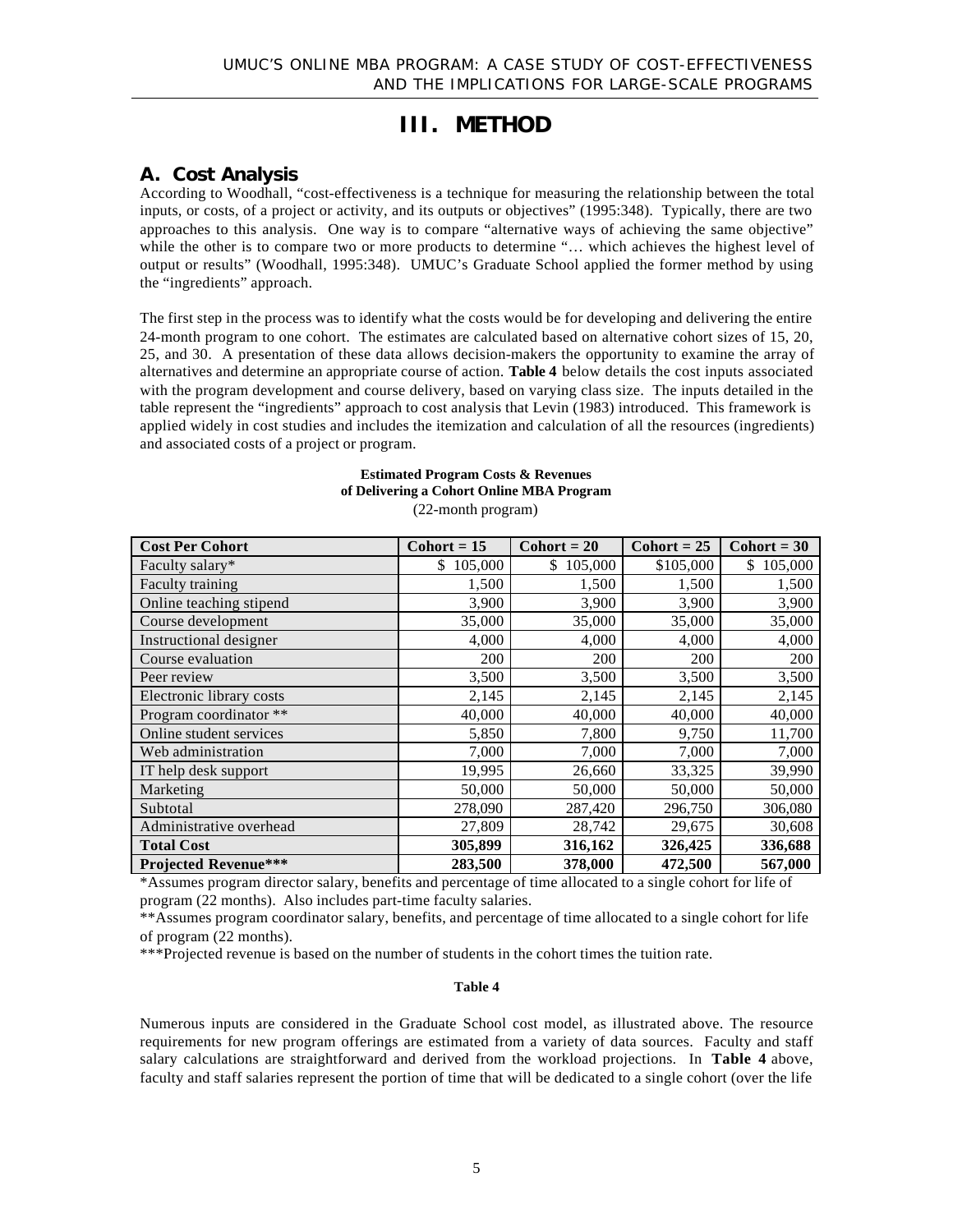of the cohort) and prorated accordingly. Some other costs are fixed, such as the online teaching stipend, peer review, and course evaluation. All of those costs are based on an established per course figure.

Some other costs are calculated as a percentage of a unit's total budget. For example, online student services costs are calculated as a percentage of the total budget for the Graduate Student Services unit. Faculty training costs are based on a portion of the Center for Teaching, Learning, and Assessment budget, and web administration is calculated as a percentage of the Information Technology unit expenses. IT help desk support is subcontracted and therefore reflects a fixed per student cost. Once the marketing effort level is established, the marketing director provides estimated costs based on the type of advertising required for the new product, such as direct mail, brochures, web, and print media. The administrative overhead represents the costs associated with the percentage of time others spend in support of the program. This cost "ingredient" includes, for example, deans, department chairs, and other administrative staff.

The university typically does not underwrite the start-up costs of new programs. In large part, this is a business decision based on the limited state funding that the institution receives annually.<sup>1</sup> The funding pattern, as well as the institution's entrepreneurial culture, requires that new programs provide evidence of both scalability and profitability. An examination of the estimated data presented in **Table 4** shows that the university could expect a small profit with an online MBA program cohort of 20. The margin of profit, however, is extremely narrow. Although the profit margin for a cohort of 30 realizes the greatest net gain, the university decided that the ideal class size was no larger than 25. The 25-student cohort option appeared both fiscally viable and pedagogically sound.

Up to this point, the cost analysis discussion has reflected cost-effectiveness only. A cost-benefit analysis is more appropriate when examining the costs to the student as well. On the cost side, that type of analysis would include both the direct costs of the program (tuition and fees) and the opportunity costs (for example, the time the student spends while engaged in the program rather than engaged in some other activity). The quantifiable benefits to the student would be the increase in earnings from the time of the degree completion until career retirement as well as career promotion (Levin, 1983). Additionally, nonquantifiable factors, such as satisfaction, might be arrayed (Gramlich, 1984).

UMUC did not complete a cost-benefit analysis for the online MBA program. Since the university operates from a "return-on-investment" perspective, the analysis did not include an examination of the range of possible benefits to the student and his/her family that economists such as Wolfe (1995), Coombs and Hallak (1987), and others apply. Based on the market survey mentioned previously, there was an underlying assumption of value in degree attainment. The Graduate School seeks validation of degree value and, toward that end, surveys its graduates to determine the impact, or benefit, the degree has on their career advancement and goals. UMUC includes information related to such benefits in various program materials.

As part of an overall cost analysis, the UMUC Graduate School did conduct a competitor analysis to determine the tuition range for other comparable online programs. The range from that analysis revealed a low rate of \$155 per credit hour to a high of \$996. The mean tuition of the 29 competitor online programs examined was \$452.

The UMUC Graduate School proposed a pricing structure for the online MBA program that would be profitable to the university while competitive in the marketplace (based on the results of the market survey mentioned earlier). The tuition for the program was based on those factors, and the rate was established about 24% higher than the Graduate School's regular non-resident tuition.

At present, the online MBA is offered only in an ALN format. Therefore, there is no opportunity currently to examine and compare ALN student learning outcomes with those of traditional classroom students.

<sup>&</sup>lt;sup>1</sup> UMUC currently receives only around 10% of its stateside budget from state funds. Although the state funding formula is improving, for most of the 1980s and 1990s the state contribution was negligible. Thus UMUC necessarily has always followed a business "return on investment" financial model.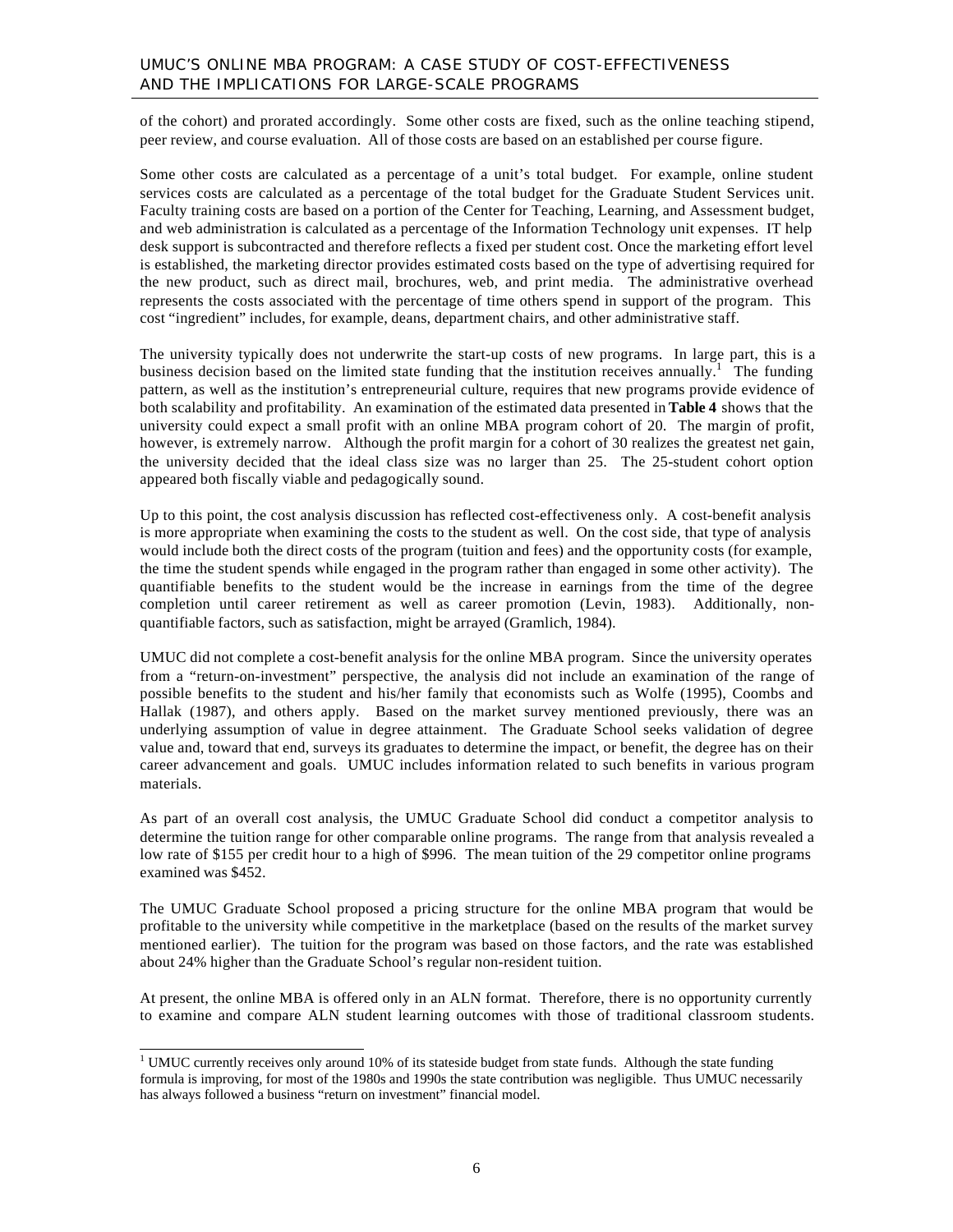According to James Mingle, a senior policy adviser for the Southern Regional Education Board's Distance Learning Policy Laboratory, "The challenges of measuring and identifying student learning and attributing that outcome to particular practices are as difficult in a distance-learning environment as in a traditional classroom" (Carnevale, 2000). It appears likely that continued investment in the technology required for distance delivery will require further evidence of positive learning outcomes and gains.

UMUC's Graduate School has just begun an executive version of the online MBA program. That model combines the traditional classroom setting with the ALN delivery format. The executive MBA will provide an opportunity for the university to compare costs and learning outcomes of the mixed delivery model with the fully online program. There are key demographic differences, such as the level of management and professional experience, between the "regular" and "executive" student populations; however, the differences might suggest the need for some caution in comparing costs as well as learning outcomes.

### **B. Technology and Infrastructure**

UMUC offers its ALN courses, both graduate and undergraduate, through its proprietary WebTycho<sup>™</sup> delivery platform. This system has been developed in-house and has evolved over the course of many years from DOS, through Windows, and now to a Web-based environment. In the initial planning of UMUC's online MBA program, the key concern was whether or not the technological infrastructure would be able to support the extra demands on the system. UMUC's IT team determined that the university's network servers would be able to support this additional online growth and that no additional hardware or software would be required. UMUC subcontracts computer help-desk support for students and faculty to maintain 24-hour assistance. The projected additional service charge was included in the cost analysis.

### **C. Content Delivery**

The UMUC online MBA program is delivered in module format, of 6 credit hours each, to the student cohorts. Since the program design is accelerated and offered in an uninterrupted 24-month schedule, students must keep pace with the established schedule. The seven requisite six-credit seminars are 12 weeks long with two weeks off between seminars.

The online MBA program employs a variety of content methodologies in delivering this degree program. The highly interactive structure of the program requires individual and student team participation throughout the program. Faculty post weekly lectures and discussion questions. Student performance is based on the results of their exams, quizzes, and research papers as well as the quality of their class participation as individuals and in groups. There is no face-to-face component requirement in the program.

#### **D. Organization and Evolution**

The course development process for the online MBA program has varied. While some segments have been designed by a single individual, the development more typically reflected an interdisciplinary team approach. For any given module, a team of 3-5 faculty designed the course syllabus and determined course content and materials. The team then vetted the content with peers before presenting it to the Graduate Council (the curriculum approval body). UMUC also employed graduate assistants to develop and test software –like CD-ROM course materials. Distance education coordinators, who provide instructional design support for each department, assisted with technical support and production.

The Graduate School allocated around \$30,000 per module for the course development costs. That figure included internal resources such as faculty and staff release time. The Graduate School offset this expense with cost savings that had accrued from the delayed hiring of other positions.

# **IV. RESULTS**

### **A. Achieving Financial Goals**

Since the online MBA program has been offered only one academic year (1999-2000), it is premature to draw conclusions about its overall financial success. The data from this initial year, however, do provide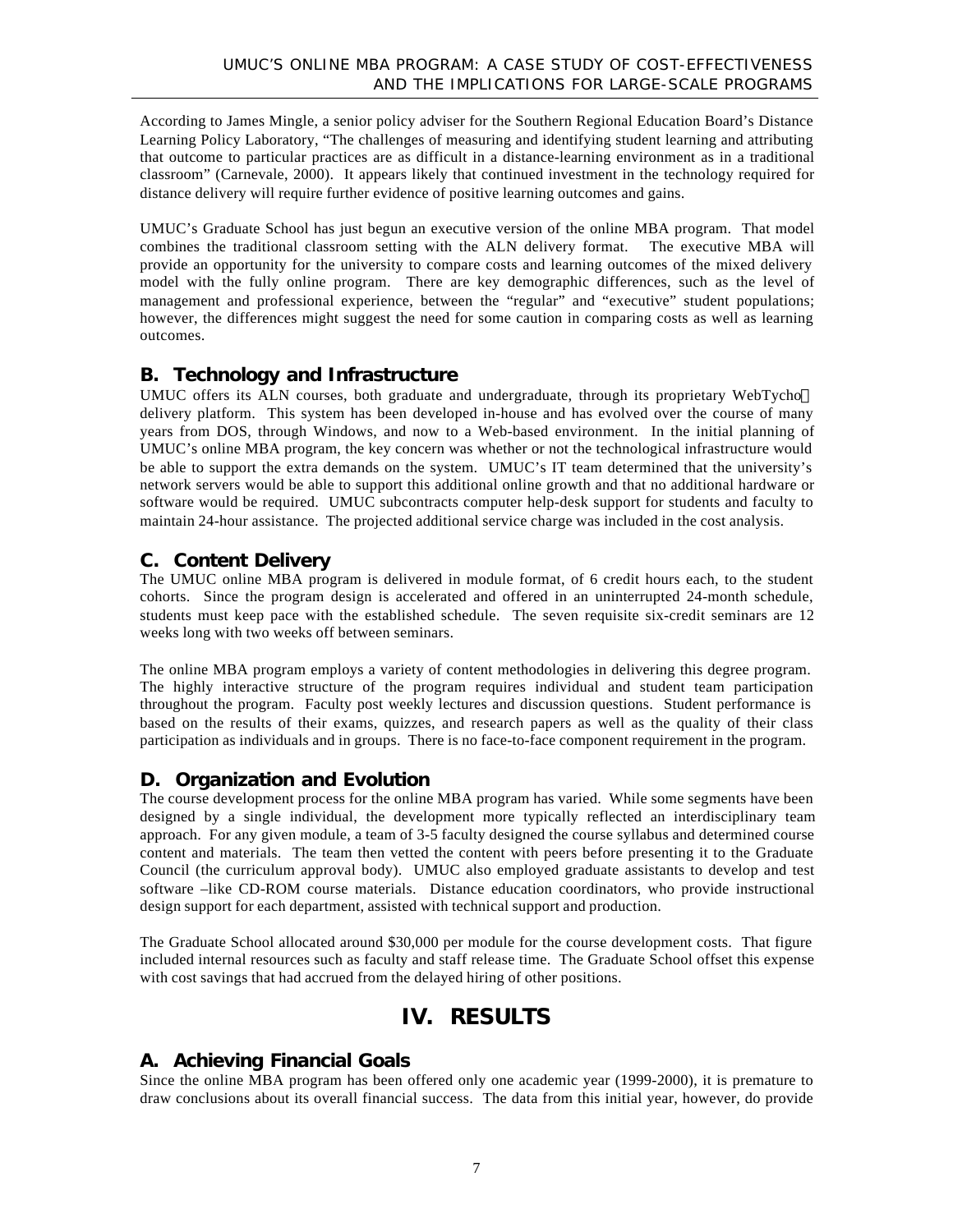some insight regarding fiscal viability at this point. They also offer some measure of predictability for the future. Based on first year projections, the actual enrollments were more than 92 percent greater than expected. Program costs, however, did not increase exponentially with that demand. The extra costs associated with providing sufficient infrastructure to meet increased student enrollments accrued primarily in IT help desk and student services support, materials and supplies, and additional faculty release time.

Both the continuing and new student enrollments for the online MBA look strong as the program moves into its second year. The first year revenue greatly exceeded the projection prepared in the original cost analyses. As a result, the return on the initial investment already reflects positively. There are nevertheless areas that need continued attention. For example, it is difficult to determine at this point when the level of growth for the online MBA program will stabilize. In the meantime, the costs are not static. The enrollment growth requires additional resources, including full-time faculty and staff, as well as further release time for some existing staff. Teaching assistants also are being added in Year 2 to help faculty with the additional workload demands.

Some of the increased expense in the first year of offering the online MBA is a result of the process changes inherent in new program development and delivery. There is a level of trial, error, and adjustment that occurs with the implementation of a new product that must be taken into consideration. Unfortunately, many managers focus solely on the initial cost analysis prior to the introduction of a new program and do not conduct any further analysis. As this case study suggests, it is very important to reexamine costs periodically after the implementation to determine where calculations might need readjustment. Such follow-up analysis can yield important comparative data regarding the projected and actual costs as well as better inform future cost study analyses.

#### **B. Implications for Large-Scale Programs**

l

The MBA program is one of 25 programs that UMUC currently offers completely online. Enrollments have expanded dramatically in the last four years since the first ALN program. For example, ALN enrollments grew from 408 in spring 1996 to more than 13,000 in spring 2000. The proportion of ALN enrollments rose from 2% of the total in spring 1996 to 40% in spring 2000. In annual figures, ALN enrollments increased from 3800 in 1996-1997 to nearly 40,000 in 1999-2000. The number of sections (USA-based<sup>2</sup>) has grown from 283 in 1996-1997 to 1223 in 1999-2000. The average number of courses offered also has increased from 57 to 193 in that same period. At the same time there has been an increased demand for ALN services throughout UMUC's educational environment regardless of course delivery mode. Student services, admissions, advising, registration, library, textbook purchases, and the staff who support these functions are available online, and used by *all students*. These services are in addition to those most often directly associated with ALN programs, such as course development and delivery, copyright approval for online course materials, faculty recruitment and training, faculty salaries, IT infrastructure, and 24/7 technical support. At UMUC, the ALN course environment is no longer separate and distinguishable from the functioning of the university. For example, most students who take face-to-face courses expect convenience and want to use the electronic services originally developed for the online student, such as registration and library research.

This means that for a large-scale ALN institution, such as UMUC, cost analyses must include closer examination of costs to the entire institution, not just those most obviously linked to online course development and delivery. At UMUC, new ALN costs have resulted from student demand as well as institutional policy changes. For example, the majority of all UMUC students choose to register online, and this has resulted in the need for more student services personnel, quicker response time to questions, and 24/7 availability. Thus, the convergence of the online and traditional environments has made it very difficult to easily disaggregate the costs associated with only one modality.

Recent ALN policy changes at UMUC also have impacted costs. For example, all students now must take a non-credit online, self-paced information resources tutorial before completing six credits. The costs related to this policy —content development and annual updating, instructional design, substantial

<sup>&</sup>lt;sup>2</sup> UMUC has campuses based in the USA, Europe (Heidelberg, Germany), and Asia (Tokyo, Japan). The above data are from the USA headquarters only.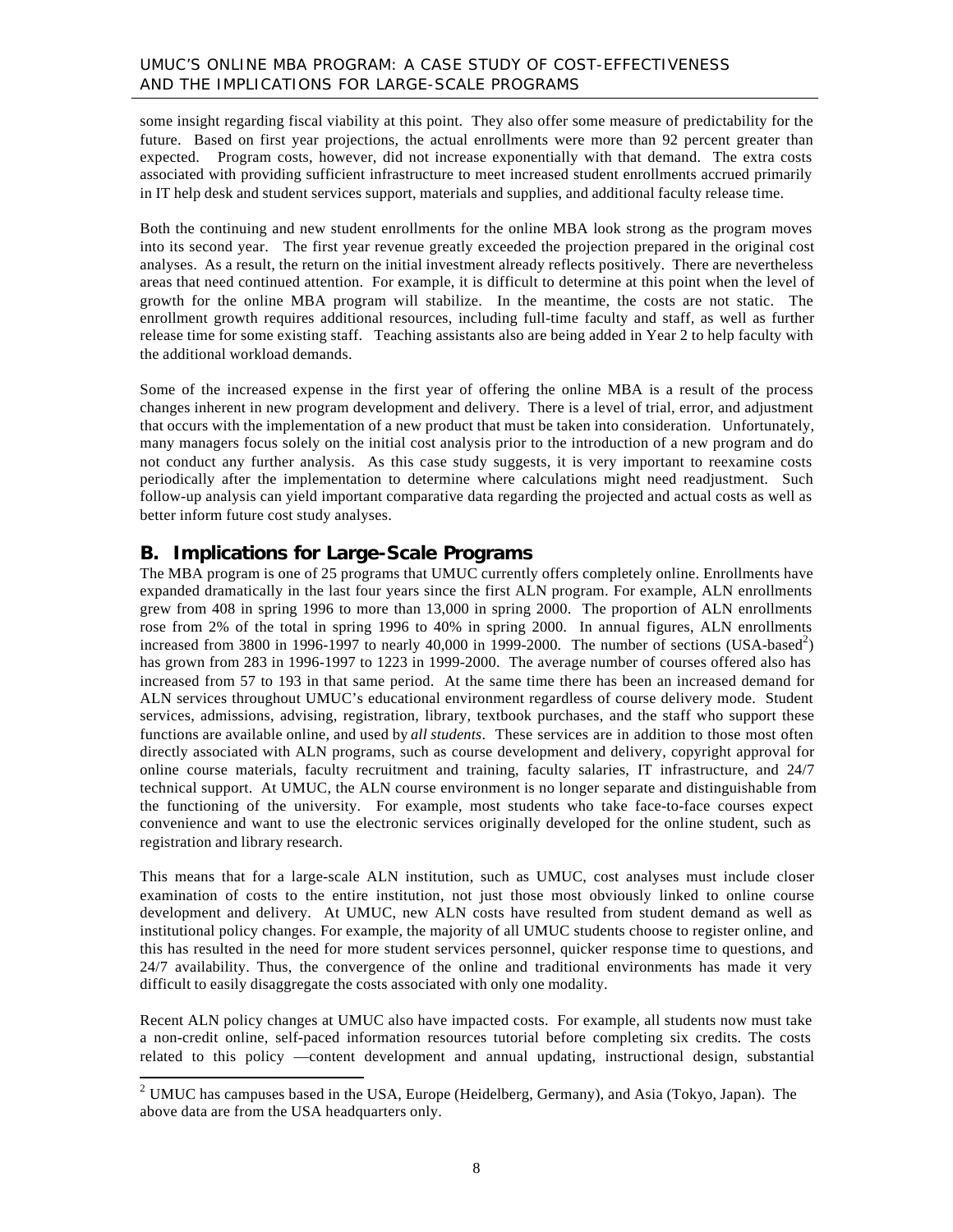technological support, and staffing — are not recovered by the minimal course fee (\$75). In this instance, however, the return on investment is related to the institution's broader mission of graduating technologically literate students.

### **V. CONCLUSION**

The online MBA, as a case study, provides a "snapshot" of the costs associated with the development and implementation of a new ALN program. Such studies only capture the financial picture at a particular moment in time. In the highly dynamic online educational environment, the predictability of the model is necessarily short term and therefore must be reassessed frequently. For example, data in the MBA show significant differences between projected and actual revenue figures in the first year of operation. In addition, this MBA study demonstrates how the program costs are inextricably linked to the rest of the institution's ALN functions, such as electronic library resources and online student services.

Determining cost-effectiveness of the ALN environment is complex. One reason is that the continuously changing nature of technology makes it difficult to assess accurately long-term costs. Not only does the cost of hardware and software frequently fluctuate, but the competitive IT marketplace also makes projecting salary expenses challenging. For example, IT and instructional design staff are frequently lost to competitors. Additionally, faculty who teach online require additional funds (for online teaching stipends) and often release time. Moreover, new cost ingredients such as "intellectual property" need a conceptual framework for cost analysis because issues such as "course content ownership" have not been clearly defined or quantified. The resolution of this issue is not just financial but one that is in constant negotiation among the parties within an institution. These developments mean that cost-effectiveness studies must be frequently reassessed for validity and for appropriately informing decision-makers.

Attempts to identify, project, and control ALN costs are fostering dialogue among institutions that want to understand how to quantify these new areas. Inglis (1999) and others have observed the need to engage in such conversation. The high cost of delivering quality ALN in a competitive marketplace also has resulted in some collaborative activities. For example, the University System of Maryland institutions have joined in purchasing electronic information resource databases, thus lowering the costs for individual schools. The costs associated with UMUC's large-scale ALN environment indicate both the complexity of the issues and the integral nature of its relationship with the development, delivery, and maintenance of quality higher education today.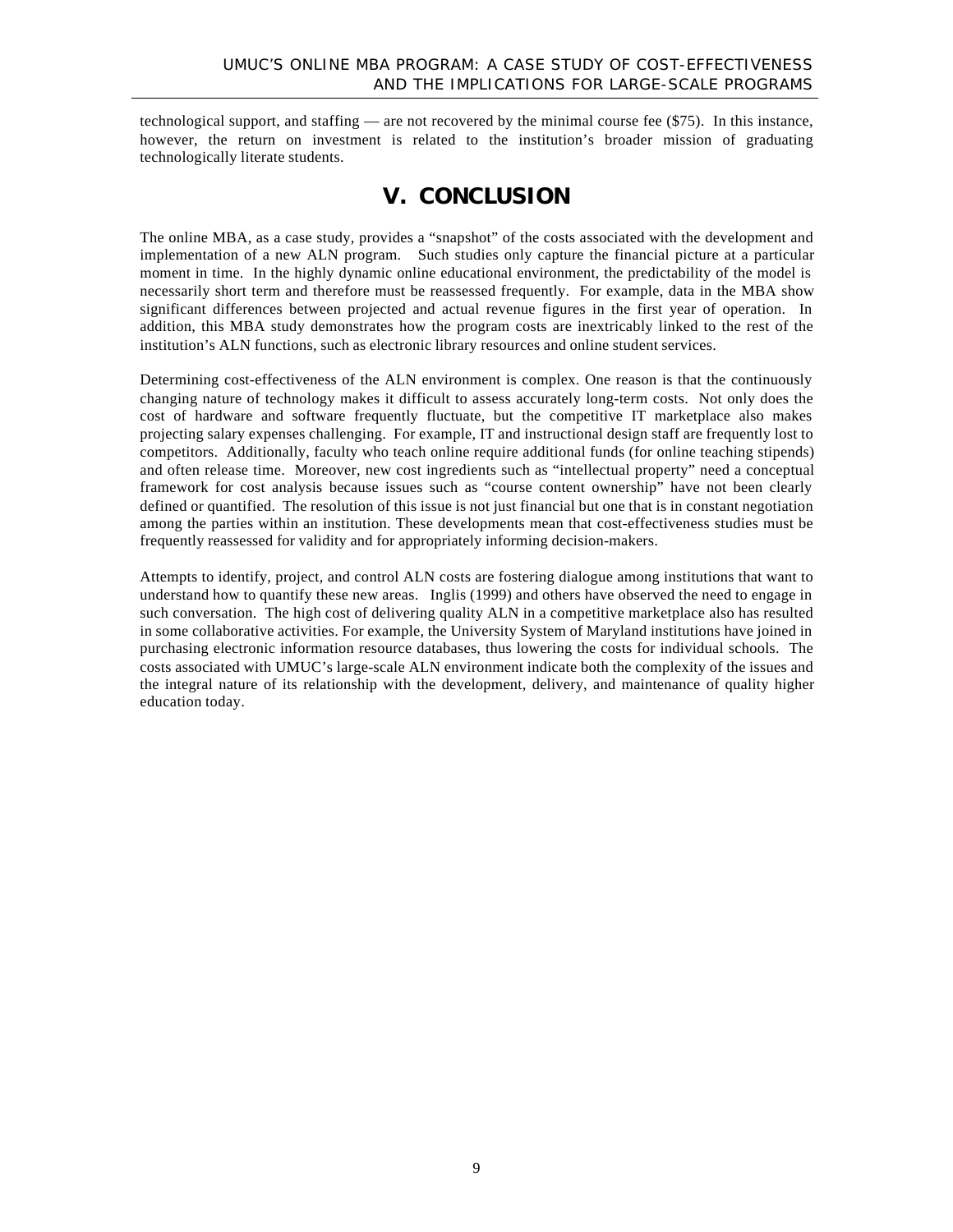#### **REFERENCES**

**Barrios, M. and Davis, R. G.** (1980). The rate of return approach to education planning. In *Planning education for development: Issues and problems*, op. cit.

**Carnevale, D**. (2000). Measuring students' learning is a major challenge for distance education. *Chronicle of Higher Education*, 25 August.

**Coombs, P.H. and Hallak, J.** (1987). *Cost analysis in education: A tool for policy and planning*. Baltimore: Johns Hopkins University.

**Gramlich, E**. (1984). *Benefit cost analysis of government programs*. Englewood Cliffs, NJ: Prentice-Hall.

**Inglis, A**. (1999). Is online delivery less costly than print and is it meaningful to ask? *Distance Education, 20*, 220- 239.

**Institute for Higher Education Policy**. (2000). *Quality on the line: Benchmarks for success in internet-based education*. Washington, D.C.: Institute for Higher Education Policy.

**Levin, H.** (1983). Cost analysis. In N.L. Smith (ed.) *New methods for evaluation*. Beverly Hills,CA: Sage.

**Levin, H.M**. (1995). Cost-effectiveness analysis. In M. Carnoy (ed.) *International encyclopedia of economics of education*. Oxford: Pergamon.

**U.S. Department of Education. National Center for Education Statistics.** (1999). *Distance education at postsecondary education institutions: 1997-98*. Statistical Analysis Report No. 2000-013, by L. Lewis, K. Snow, E. Farris, D. Levin, and B. Greene. Washington, D.C.: National Center for Education Statistics.

**Wolfe, B.L**. (1995). External benefits of education. In M. Carnoy (ed.) *International encyclopedia of economics of education*. Oxford: Pergamon.

**Woodhall, M**. (1987). "Cost-effectiveness analysis in education," in G. Psacharopoulos (ed.). Economics of education. Oxford: Pergamon.